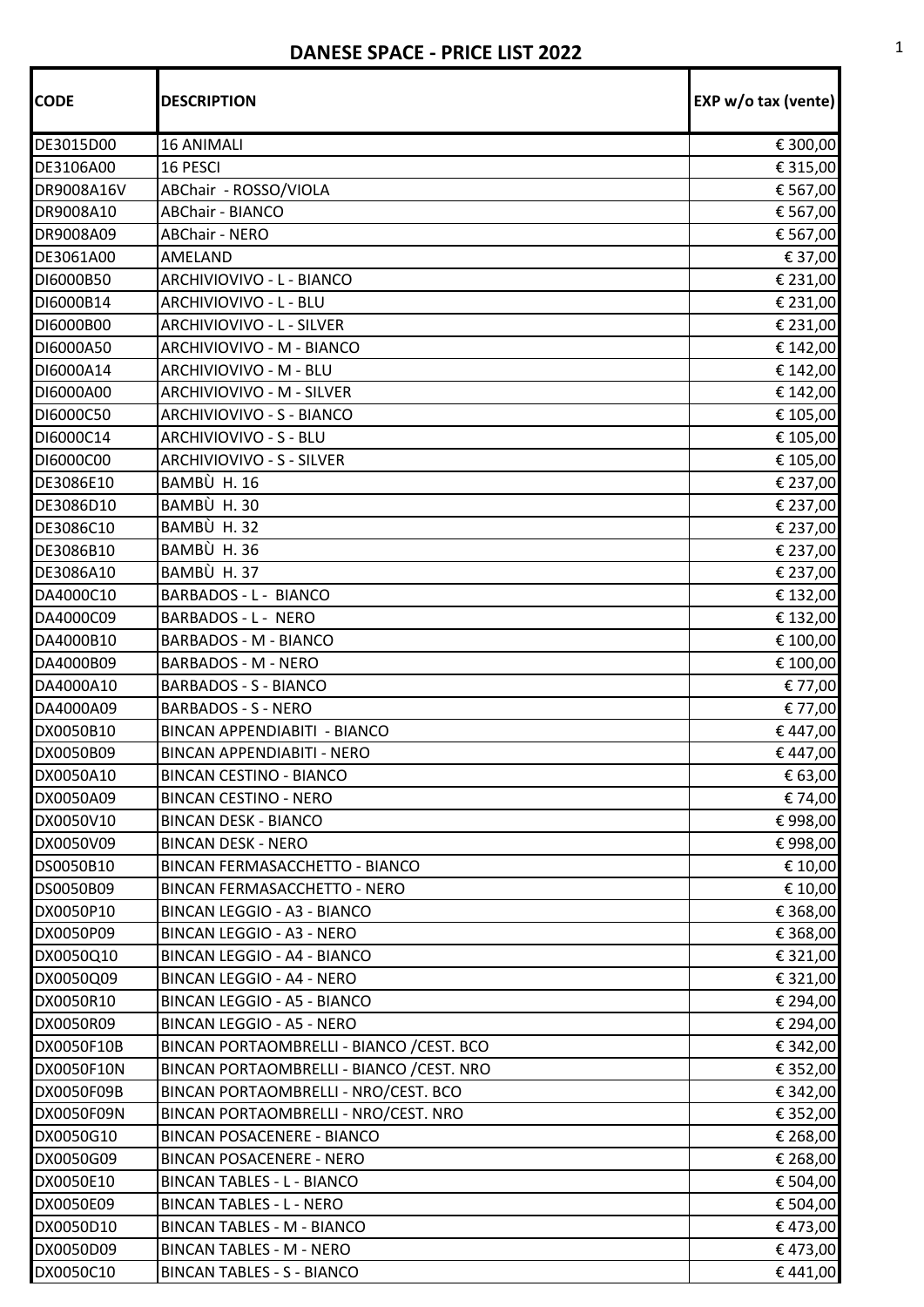| <b>BINCAN TABLES - S - NERO</b><br>€441,00<br><b>BINCAN TRANSENNA - BIANCO</b><br>€ 284,00<br>€95,00<br><b>BINCAN TRANSENNA - CORDA</b><br>DX0050S09<br>€ 284,00<br><b>BINCAN TRANSENNA - NERO</b><br>DRG8640A09<br><b>BORDER NO. 2</b><br>€ 147,00<br>CALENDARIO BILANCIA - INGLESE<br>€ 83,00<br><b>DE3017AE</b><br>CALENDARIO BILANCIA - ITALIANO<br>€ 83,00<br>€ 82,00<br><b>CALLA</b><br>CAMICIA - ACCIAIO INOSSIDABILE<br>€ 168,00<br>CAMICIA - ALLUMINIO ANODIZZATO NATURALE<br>€ 184,00<br>CAMICIA - ALLUMINIO ANODIZZATO NERO<br>€ 184,00<br><b>CANARIE - BIANCO</b><br>€ 216,00<br>€ 216,00<br>DM2002D10<br><b>CANARIE - BIANCO</b><br><b>CANARIE - NERO</b><br>€ 216,00<br>€ 216,00<br>DM2002D09<br><b>CANARIE - NERO</b><br>CARA<br>€ 66,00<br>CARACALLA<br>€ 104,00<br><b>DGI2713A0N</b><br>DMDZCL1<br>CARTA DELLA LUNA<br>€ 357,00<br>DE3113B10<br>CICLADI H 160 MM WHITE<br>€ 279,00<br>€ 252,00<br>DE3113C55<br>CICLADI H 210 MM SAND<br>CICLADI H 78 MM OLD ROSE<br>DE3113A20<br>€ 284,00<br>€ 195,00<br>DEDZ005<br>CINQUE, IL LUPO<br>DE3021F00<br>CITERA - L<br>€ 347,00<br><b>CITERA - S</b><br>DE3021G00<br>€ 247,00<br>DGI2708A00<br><b>CONE</b><br>€42,00<br>CORNICE STAMPE 112X112<br>DD0025A09<br>€ 207,00<br>€ 164,00<br>DD0025B09<br><b>CORNICE STAMPE 112X56</b><br>DD0025C09<br>€ 182,00<br><b>CORNICE STAMPE 112X78</b><br>DD0025D09<br><b>CORNICE STAMPE 70X70</b><br>€ 147,00<br>DM2000B10<br>CUBO - L - BIANCO<br>€ 63,00<br>DM2000B09<br>CUBO - L - NERO<br>€ 63,00<br>DM2000A03<br><b>CUBO - S - ARANCIO</b><br>€48,00<br>DM2000A10<br>CUBO - S - BIANCO<br>€48,00<br>CUBO - S - NERO<br>€48,00<br>DM2000A09<br>DEDZ18<br>DICIOTTO, IL PORCELLO<br>€ 132,00<br>DT0126A11<br>DOUBLE LIFE - STRUTTURA - ARGENTO<br>€ 546,00<br>DOUBLE LIFE - STRUTTURA - NERO<br>€ 546,00<br>DT0126A09<br>DOUBLE LIFE/MOBILE LIFE - VASSOIO - ARGENTO<br>DT0127B11<br>€ 111,00<br>€ 111,00<br>DOUBLE LIFE/MOBILE LIFE - VASSOIO - BLU<br>DT0127B14<br>DT0127B54<br>DOUBLE LIFE/MOBILE LIFE - VASSOIO - GIALLO<br>€ 111,00<br>DOUBLE LIFE/MOBILE LIFE - VASSOIO - MARRONE<br>DT0127B15<br>€ 111,00<br>DOUBLE LIFE/MOBILE LIFE - VASSOIO - NERO<br>€ 111,00<br>DT0127B09<br>DOUBLE LIFE/MOBILE LIFE - VASSOIO - ROSSO<br>DT0127B16<br>€ 111,00<br>DRG8710A00<br>DRAWING NO. 12<br>€ 457,00<br><b>DRG8720A0N</b><br>DRAWING NO. 13<br>€ 541,00<br>DEDZ002B<br>DUE LA PERA 50x70<br>€ 117,00<br>DUE OCHE GRIGIE - 50X70<br>€ 180,00<br><b>DEDZOCG</b><br>€ 229,00<br>DEDZ002<br>DUE, LA PERA<br>DE3201B00<br>ELISABETTA - L - ALLUMINIO<br>€ 166,00<br>DE3201B70<br>ELISABETTA - L - GRIGIO ANTRACITE<br>€ 166,00<br>€ 126,00<br>DE3201A00<br>ELISABETTA - S - ALLUMINIO<br>DE3201A70<br>ELISABETTA - S - GRIGIO ANTRACITE<br>€ 126,00<br>€ 27,00<br>DF7001A0N<br><b>ELLICE</b> | <b>CODE</b>       | <b>DESCRIPTION</b> | EXP w/o tax (vente) |
|----------------------------------------------------------------------------------------------------------------------------------------------------------------------------------------------------------------------------------------------------------------------------------------------------------------------------------------------------------------------------------------------------------------------------------------------------------------------------------------------------------------------------------------------------------------------------------------------------------------------------------------------------------------------------------------------------------------------------------------------------------------------------------------------------------------------------------------------------------------------------------------------------------------------------------------------------------------------------------------------------------------------------------------------------------------------------------------------------------------------------------------------------------------------------------------------------------------------------------------------------------------------------------------------------------------------------------------------------------------------------------------------------------------------------------------------------------------------------------------------------------------------------------------------------------------------------------------------------------------------------------------------------------------------------------------------------------------------------------------------------------------------------------------------------------------------------------------------------------------------------------------------------------------------------------------------------------------------------------------------------------------------------------------------------------------------------------------------------------------------------------------------------------------------------------------------------------------------------------------------------------------------------------------------------------------------------------------------------------------------------------------------------------------------------------------------------------------------------------------------------------------------------------------------------------------------------------------------------------------------------------------------------------------------------------------------------------------------------------------------------------------------------------------------|-------------------|--------------------|---------------------|
|                                                                                                                                                                                                                                                                                                                                                                                                                                                                                                                                                                                                                                                                                                                                                                                                                                                                                                                                                                                                                                                                                                                                                                                                                                                                                                                                                                                                                                                                                                                                                                                                                                                                                                                                                                                                                                                                                                                                                                                                                                                                                                                                                                                                                                                                                                                                                                                                                                                                                                                                                                                                                                                                                                                                                                                              | DX0050C09         |                    |                     |
|                                                                                                                                                                                                                                                                                                                                                                                                                                                                                                                                                                                                                                                                                                                                                                                                                                                                                                                                                                                                                                                                                                                                                                                                                                                                                                                                                                                                                                                                                                                                                                                                                                                                                                                                                                                                                                                                                                                                                                                                                                                                                                                                                                                                                                                                                                                                                                                                                                                                                                                                                                                                                                                                                                                                                                                              | DX0050S10         |                    |                     |
|                                                                                                                                                                                                                                                                                                                                                                                                                                                                                                                                                                                                                                                                                                                                                                                                                                                                                                                                                                                                                                                                                                                                                                                                                                                                                                                                                                                                                                                                                                                                                                                                                                                                                                                                                                                                                                                                                                                                                                                                                                                                                                                                                                                                                                                                                                                                                                                                                                                                                                                                                                                                                                                                                                                                                                                              | DX0050T10         |                    |                     |
|                                                                                                                                                                                                                                                                                                                                                                                                                                                                                                                                                                                                                                                                                                                                                                                                                                                                                                                                                                                                                                                                                                                                                                                                                                                                                                                                                                                                                                                                                                                                                                                                                                                                                                                                                                                                                                                                                                                                                                                                                                                                                                                                                                                                                                                                                                                                                                                                                                                                                                                                                                                                                                                                                                                                                                                              |                   |                    |                     |
|                                                                                                                                                                                                                                                                                                                                                                                                                                                                                                                                                                                                                                                                                                                                                                                                                                                                                                                                                                                                                                                                                                                                                                                                                                                                                                                                                                                                                                                                                                                                                                                                                                                                                                                                                                                                                                                                                                                                                                                                                                                                                                                                                                                                                                                                                                                                                                                                                                                                                                                                                                                                                                                                                                                                                                                              |                   |                    |                     |
|                                                                                                                                                                                                                                                                                                                                                                                                                                                                                                                                                                                                                                                                                                                                                                                                                                                                                                                                                                                                                                                                                                                                                                                                                                                                                                                                                                                                                                                                                                                                                                                                                                                                                                                                                                                                                                                                                                                                                                                                                                                                                                                                                                                                                                                                                                                                                                                                                                                                                                                                                                                                                                                                                                                                                                                              |                   |                    |                     |
|                                                                                                                                                                                                                                                                                                                                                                                                                                                                                                                                                                                                                                                                                                                                                                                                                                                                                                                                                                                                                                                                                                                                                                                                                                                                                                                                                                                                                                                                                                                                                                                                                                                                                                                                                                                                                                                                                                                                                                                                                                                                                                                                                                                                                                                                                                                                                                                                                                                                                                                                                                                                                                                                                                                                                                                              | <b>DE3017AI</b>   |                    |                     |
|                                                                                                                                                                                                                                                                                                                                                                                                                                                                                                                                                                                                                                                                                                                                                                                                                                                                                                                                                                                                                                                                                                                                                                                                                                                                                                                                                                                                                                                                                                                                                                                                                                                                                                                                                                                                                                                                                                                                                                                                                                                                                                                                                                                                                                                                                                                                                                                                                                                                                                                                                                                                                                                                                                                                                                                              | <b>DGI2713B0N</b> |                    |                     |
|                                                                                                                                                                                                                                                                                                                                                                                                                                                                                                                                                                                                                                                                                                                                                                                                                                                                                                                                                                                                                                                                                                                                                                                                                                                                                                                                                                                                                                                                                                                                                                                                                                                                                                                                                                                                                                                                                                                                                                                                                                                                                                                                                                                                                                                                                                                                                                                                                                                                                                                                                                                                                                                                                                                                                                                              | DE3033C00         |                    |                     |
|                                                                                                                                                                                                                                                                                                                                                                                                                                                                                                                                                                                                                                                                                                                                                                                                                                                                                                                                                                                                                                                                                                                                                                                                                                                                                                                                                                                                                                                                                                                                                                                                                                                                                                                                                                                                                                                                                                                                                                                                                                                                                                                                                                                                                                                                                                                                                                                                                                                                                                                                                                                                                                                                                                                                                                                              | <b>DE3033A0N</b>  |                    |                     |
|                                                                                                                                                                                                                                                                                                                                                                                                                                                                                                                                                                                                                                                                                                                                                                                                                                                                                                                                                                                                                                                                                                                                                                                                                                                                                                                                                                                                                                                                                                                                                                                                                                                                                                                                                                                                                                                                                                                                                                                                                                                                                                                                                                                                                                                                                                                                                                                                                                                                                                                                                                                                                                                                                                                                                                                              | DE3033B09         |                    |                     |
|                                                                                                                                                                                                                                                                                                                                                                                                                                                                                                                                                                                                                                                                                                                                                                                                                                                                                                                                                                                                                                                                                                                                                                                                                                                                                                                                                                                                                                                                                                                                                                                                                                                                                                                                                                                                                                                                                                                                                                                                                                                                                                                                                                                                                                                                                                                                                                                                                                                                                                                                                                                                                                                                                                                                                                                              | DM2002B10         |                    |                     |
|                                                                                                                                                                                                                                                                                                                                                                                                                                                                                                                                                                                                                                                                                                                                                                                                                                                                                                                                                                                                                                                                                                                                                                                                                                                                                                                                                                                                                                                                                                                                                                                                                                                                                                                                                                                                                                                                                                                                                                                                                                                                                                                                                                                                                                                                                                                                                                                                                                                                                                                                                                                                                                                                                                                                                                                              |                   |                    |                     |
|                                                                                                                                                                                                                                                                                                                                                                                                                                                                                                                                                                                                                                                                                                                                                                                                                                                                                                                                                                                                                                                                                                                                                                                                                                                                                                                                                                                                                                                                                                                                                                                                                                                                                                                                                                                                                                                                                                                                                                                                                                                                                                                                                                                                                                                                                                                                                                                                                                                                                                                                                                                                                                                                                                                                                                                              | DM2002B09         |                    |                     |
|                                                                                                                                                                                                                                                                                                                                                                                                                                                                                                                                                                                                                                                                                                                                                                                                                                                                                                                                                                                                                                                                                                                                                                                                                                                                                                                                                                                                                                                                                                                                                                                                                                                                                                                                                                                                                                                                                                                                                                                                                                                                                                                                                                                                                                                                                                                                                                                                                                                                                                                                                                                                                                                                                                                                                                                              |                   |                    |                     |
|                                                                                                                                                                                                                                                                                                                                                                                                                                                                                                                                                                                                                                                                                                                                                                                                                                                                                                                                                                                                                                                                                                                                                                                                                                                                                                                                                                                                                                                                                                                                                                                                                                                                                                                                                                                                                                                                                                                                                                                                                                                                                                                                                                                                                                                                                                                                                                                                                                                                                                                                                                                                                                                                                                                                                                                              | <b>DGI2713CON</b> |                    |                     |
|                                                                                                                                                                                                                                                                                                                                                                                                                                                                                                                                                                                                                                                                                                                                                                                                                                                                                                                                                                                                                                                                                                                                                                                                                                                                                                                                                                                                                                                                                                                                                                                                                                                                                                                                                                                                                                                                                                                                                                                                                                                                                                                                                                                                                                                                                                                                                                                                                                                                                                                                                                                                                                                                                                                                                                                              |                   |                    |                     |
|                                                                                                                                                                                                                                                                                                                                                                                                                                                                                                                                                                                                                                                                                                                                                                                                                                                                                                                                                                                                                                                                                                                                                                                                                                                                                                                                                                                                                                                                                                                                                                                                                                                                                                                                                                                                                                                                                                                                                                                                                                                                                                                                                                                                                                                                                                                                                                                                                                                                                                                                                                                                                                                                                                                                                                                              |                   |                    |                     |
|                                                                                                                                                                                                                                                                                                                                                                                                                                                                                                                                                                                                                                                                                                                                                                                                                                                                                                                                                                                                                                                                                                                                                                                                                                                                                                                                                                                                                                                                                                                                                                                                                                                                                                                                                                                                                                                                                                                                                                                                                                                                                                                                                                                                                                                                                                                                                                                                                                                                                                                                                                                                                                                                                                                                                                                              |                   |                    |                     |
|                                                                                                                                                                                                                                                                                                                                                                                                                                                                                                                                                                                                                                                                                                                                                                                                                                                                                                                                                                                                                                                                                                                                                                                                                                                                                                                                                                                                                                                                                                                                                                                                                                                                                                                                                                                                                                                                                                                                                                                                                                                                                                                                                                                                                                                                                                                                                                                                                                                                                                                                                                                                                                                                                                                                                                                              |                   |                    |                     |
|                                                                                                                                                                                                                                                                                                                                                                                                                                                                                                                                                                                                                                                                                                                                                                                                                                                                                                                                                                                                                                                                                                                                                                                                                                                                                                                                                                                                                                                                                                                                                                                                                                                                                                                                                                                                                                                                                                                                                                                                                                                                                                                                                                                                                                                                                                                                                                                                                                                                                                                                                                                                                                                                                                                                                                                              |                   |                    |                     |
|                                                                                                                                                                                                                                                                                                                                                                                                                                                                                                                                                                                                                                                                                                                                                                                                                                                                                                                                                                                                                                                                                                                                                                                                                                                                                                                                                                                                                                                                                                                                                                                                                                                                                                                                                                                                                                                                                                                                                                                                                                                                                                                                                                                                                                                                                                                                                                                                                                                                                                                                                                                                                                                                                                                                                                                              |                   |                    |                     |
|                                                                                                                                                                                                                                                                                                                                                                                                                                                                                                                                                                                                                                                                                                                                                                                                                                                                                                                                                                                                                                                                                                                                                                                                                                                                                                                                                                                                                                                                                                                                                                                                                                                                                                                                                                                                                                                                                                                                                                                                                                                                                                                                                                                                                                                                                                                                                                                                                                                                                                                                                                                                                                                                                                                                                                                              |                   |                    |                     |
|                                                                                                                                                                                                                                                                                                                                                                                                                                                                                                                                                                                                                                                                                                                                                                                                                                                                                                                                                                                                                                                                                                                                                                                                                                                                                                                                                                                                                                                                                                                                                                                                                                                                                                                                                                                                                                                                                                                                                                                                                                                                                                                                                                                                                                                                                                                                                                                                                                                                                                                                                                                                                                                                                                                                                                                              |                   |                    |                     |
|                                                                                                                                                                                                                                                                                                                                                                                                                                                                                                                                                                                                                                                                                                                                                                                                                                                                                                                                                                                                                                                                                                                                                                                                                                                                                                                                                                                                                                                                                                                                                                                                                                                                                                                                                                                                                                                                                                                                                                                                                                                                                                                                                                                                                                                                                                                                                                                                                                                                                                                                                                                                                                                                                                                                                                                              |                   |                    |                     |
|                                                                                                                                                                                                                                                                                                                                                                                                                                                                                                                                                                                                                                                                                                                                                                                                                                                                                                                                                                                                                                                                                                                                                                                                                                                                                                                                                                                                                                                                                                                                                                                                                                                                                                                                                                                                                                                                                                                                                                                                                                                                                                                                                                                                                                                                                                                                                                                                                                                                                                                                                                                                                                                                                                                                                                                              |                   |                    |                     |
|                                                                                                                                                                                                                                                                                                                                                                                                                                                                                                                                                                                                                                                                                                                                                                                                                                                                                                                                                                                                                                                                                                                                                                                                                                                                                                                                                                                                                                                                                                                                                                                                                                                                                                                                                                                                                                                                                                                                                                                                                                                                                                                                                                                                                                                                                                                                                                                                                                                                                                                                                                                                                                                                                                                                                                                              |                   |                    |                     |
|                                                                                                                                                                                                                                                                                                                                                                                                                                                                                                                                                                                                                                                                                                                                                                                                                                                                                                                                                                                                                                                                                                                                                                                                                                                                                                                                                                                                                                                                                                                                                                                                                                                                                                                                                                                                                                                                                                                                                                                                                                                                                                                                                                                                                                                                                                                                                                                                                                                                                                                                                                                                                                                                                                                                                                                              |                   |                    |                     |
|                                                                                                                                                                                                                                                                                                                                                                                                                                                                                                                                                                                                                                                                                                                                                                                                                                                                                                                                                                                                                                                                                                                                                                                                                                                                                                                                                                                                                                                                                                                                                                                                                                                                                                                                                                                                                                                                                                                                                                                                                                                                                                                                                                                                                                                                                                                                                                                                                                                                                                                                                                                                                                                                                                                                                                                              |                   |                    |                     |
|                                                                                                                                                                                                                                                                                                                                                                                                                                                                                                                                                                                                                                                                                                                                                                                                                                                                                                                                                                                                                                                                                                                                                                                                                                                                                                                                                                                                                                                                                                                                                                                                                                                                                                                                                                                                                                                                                                                                                                                                                                                                                                                                                                                                                                                                                                                                                                                                                                                                                                                                                                                                                                                                                                                                                                                              |                   |                    |                     |
|                                                                                                                                                                                                                                                                                                                                                                                                                                                                                                                                                                                                                                                                                                                                                                                                                                                                                                                                                                                                                                                                                                                                                                                                                                                                                                                                                                                                                                                                                                                                                                                                                                                                                                                                                                                                                                                                                                                                                                                                                                                                                                                                                                                                                                                                                                                                                                                                                                                                                                                                                                                                                                                                                                                                                                                              |                   |                    |                     |
|                                                                                                                                                                                                                                                                                                                                                                                                                                                                                                                                                                                                                                                                                                                                                                                                                                                                                                                                                                                                                                                                                                                                                                                                                                                                                                                                                                                                                                                                                                                                                                                                                                                                                                                                                                                                                                                                                                                                                                                                                                                                                                                                                                                                                                                                                                                                                                                                                                                                                                                                                                                                                                                                                                                                                                                              |                   |                    |                     |
|                                                                                                                                                                                                                                                                                                                                                                                                                                                                                                                                                                                                                                                                                                                                                                                                                                                                                                                                                                                                                                                                                                                                                                                                                                                                                                                                                                                                                                                                                                                                                                                                                                                                                                                                                                                                                                                                                                                                                                                                                                                                                                                                                                                                                                                                                                                                                                                                                                                                                                                                                                                                                                                                                                                                                                                              |                   |                    |                     |
|                                                                                                                                                                                                                                                                                                                                                                                                                                                                                                                                                                                                                                                                                                                                                                                                                                                                                                                                                                                                                                                                                                                                                                                                                                                                                                                                                                                                                                                                                                                                                                                                                                                                                                                                                                                                                                                                                                                                                                                                                                                                                                                                                                                                                                                                                                                                                                                                                                                                                                                                                                                                                                                                                                                                                                                              |                   |                    |                     |
|                                                                                                                                                                                                                                                                                                                                                                                                                                                                                                                                                                                                                                                                                                                                                                                                                                                                                                                                                                                                                                                                                                                                                                                                                                                                                                                                                                                                                                                                                                                                                                                                                                                                                                                                                                                                                                                                                                                                                                                                                                                                                                                                                                                                                                                                                                                                                                                                                                                                                                                                                                                                                                                                                                                                                                                              |                   |                    |                     |
|                                                                                                                                                                                                                                                                                                                                                                                                                                                                                                                                                                                                                                                                                                                                                                                                                                                                                                                                                                                                                                                                                                                                                                                                                                                                                                                                                                                                                                                                                                                                                                                                                                                                                                                                                                                                                                                                                                                                                                                                                                                                                                                                                                                                                                                                                                                                                                                                                                                                                                                                                                                                                                                                                                                                                                                              |                   |                    |                     |
|                                                                                                                                                                                                                                                                                                                                                                                                                                                                                                                                                                                                                                                                                                                                                                                                                                                                                                                                                                                                                                                                                                                                                                                                                                                                                                                                                                                                                                                                                                                                                                                                                                                                                                                                                                                                                                                                                                                                                                                                                                                                                                                                                                                                                                                                                                                                                                                                                                                                                                                                                                                                                                                                                                                                                                                              |                   |                    |                     |
|                                                                                                                                                                                                                                                                                                                                                                                                                                                                                                                                                                                                                                                                                                                                                                                                                                                                                                                                                                                                                                                                                                                                                                                                                                                                                                                                                                                                                                                                                                                                                                                                                                                                                                                                                                                                                                                                                                                                                                                                                                                                                                                                                                                                                                                                                                                                                                                                                                                                                                                                                                                                                                                                                                                                                                                              |                   |                    |                     |
|                                                                                                                                                                                                                                                                                                                                                                                                                                                                                                                                                                                                                                                                                                                                                                                                                                                                                                                                                                                                                                                                                                                                                                                                                                                                                                                                                                                                                                                                                                                                                                                                                                                                                                                                                                                                                                                                                                                                                                                                                                                                                                                                                                                                                                                                                                                                                                                                                                                                                                                                                                                                                                                                                                                                                                                              |                   |                    |                     |
|                                                                                                                                                                                                                                                                                                                                                                                                                                                                                                                                                                                                                                                                                                                                                                                                                                                                                                                                                                                                                                                                                                                                                                                                                                                                                                                                                                                                                                                                                                                                                                                                                                                                                                                                                                                                                                                                                                                                                                                                                                                                                                                                                                                                                                                                                                                                                                                                                                                                                                                                                                                                                                                                                                                                                                                              |                   |                    |                     |
|                                                                                                                                                                                                                                                                                                                                                                                                                                                                                                                                                                                                                                                                                                                                                                                                                                                                                                                                                                                                                                                                                                                                                                                                                                                                                                                                                                                                                                                                                                                                                                                                                                                                                                                                                                                                                                                                                                                                                                                                                                                                                                                                                                                                                                                                                                                                                                                                                                                                                                                                                                                                                                                                                                                                                                                              |                   |                    |                     |
|                                                                                                                                                                                                                                                                                                                                                                                                                                                                                                                                                                                                                                                                                                                                                                                                                                                                                                                                                                                                                                                                                                                                                                                                                                                                                                                                                                                                                                                                                                                                                                                                                                                                                                                                                                                                                                                                                                                                                                                                                                                                                                                                                                                                                                                                                                                                                                                                                                                                                                                                                                                                                                                                                                                                                                                              |                   |                    |                     |
|                                                                                                                                                                                                                                                                                                                                                                                                                                                                                                                                                                                                                                                                                                                                                                                                                                                                                                                                                                                                                                                                                                                                                                                                                                                                                                                                                                                                                                                                                                                                                                                                                                                                                                                                                                                                                                                                                                                                                                                                                                                                                                                                                                                                                                                                                                                                                                                                                                                                                                                                                                                                                                                                                                                                                                                              |                   |                    |                     |
|                                                                                                                                                                                                                                                                                                                                                                                                                                                                                                                                                                                                                                                                                                                                                                                                                                                                                                                                                                                                                                                                                                                                                                                                                                                                                                                                                                                                                                                                                                                                                                                                                                                                                                                                                                                                                                                                                                                                                                                                                                                                                                                                                                                                                                                                                                                                                                                                                                                                                                                                                                                                                                                                                                                                                                                              |                   |                    |                     |
|                                                                                                                                                                                                                                                                                                                                                                                                                                                                                                                                                                                                                                                                                                                                                                                                                                                                                                                                                                                                                                                                                                                                                                                                                                                                                                                                                                                                                                                                                                                                                                                                                                                                                                                                                                                                                                                                                                                                                                                                                                                                                                                                                                                                                                                                                                                                                                                                                                                                                                                                                                                                                                                                                                                                                                                              |                   |                    |                     |
|                                                                                                                                                                                                                                                                                                                                                                                                                                                                                                                                                                                                                                                                                                                                                                                                                                                                                                                                                                                                                                                                                                                                                                                                                                                                                                                                                                                                                                                                                                                                                                                                                                                                                                                                                                                                                                                                                                                                                                                                                                                                                                                                                                                                                                                                                                                                                                                                                                                                                                                                                                                                                                                                                                                                                                                              |                   |                    |                     |
|                                                                                                                                                                                                                                                                                                                                                                                                                                                                                                                                                                                                                                                                                                                                                                                                                                                                                                                                                                                                                                                                                                                                                                                                                                                                                                                                                                                                                                                                                                                                                                                                                                                                                                                                                                                                                                                                                                                                                                                                                                                                                                                                                                                                                                                                                                                                                                                                                                                                                                                                                                                                                                                                                                                                                                                              |                   |                    |                     |
|                                                                                                                                                                                                                                                                                                                                                                                                                                                                                                                                                                                                                                                                                                                                                                                                                                                                                                                                                                                                                                                                                                                                                                                                                                                                                                                                                                                                                                                                                                                                                                                                                                                                                                                                                                                                                                                                                                                                                                                                                                                                                                                                                                                                                                                                                                                                                                                                                                                                                                                                                                                                                                                                                                                                                                                              |                   |                    |                     |
|                                                                                                                                                                                                                                                                                                                                                                                                                                                                                                                                                                                                                                                                                                                                                                                                                                                                                                                                                                                                                                                                                                                                                                                                                                                                                                                                                                                                                                                                                                                                                                                                                                                                                                                                                                                                                                                                                                                                                                                                                                                                                                                                                                                                                                                                                                                                                                                                                                                                                                                                                                                                                                                                                                                                                                                              |                   |                    |                     |
|                                                                                                                                                                                                                                                                                                                                                                                                                                                                                                                                                                                                                                                                                                                                                                                                                                                                                                                                                                                                                                                                                                                                                                                                                                                                                                                                                                                                                                                                                                                                                                                                                                                                                                                                                                                                                                                                                                                                                                                                                                                                                                                                                                                                                                                                                                                                                                                                                                                                                                                                                                                                                                                                                                                                                                                              |                   |                    |                     |
|                                                                                                                                                                                                                                                                                                                                                                                                                                                                                                                                                                                                                                                                                                                                                                                                                                                                                                                                                                                                                                                                                                                                                                                                                                                                                                                                                                                                                                                                                                                                                                                                                                                                                                                                                                                                                                                                                                                                                                                                                                                                                                                                                                                                                                                                                                                                                                                                                                                                                                                                                                                                                                                                                                                                                                                              |                   |                    |                     |
|                                                                                                                                                                                                                                                                                                                                                                                                                                                                                                                                                                                                                                                                                                                                                                                                                                                                                                                                                                                                                                                                                                                                                                                                                                                                                                                                                                                                                                                                                                                                                                                                                                                                                                                                                                                                                                                                                                                                                                                                                                                                                                                                                                                                                                                                                                                                                                                                                                                                                                                                                                                                                                                                                                                                                                                              |                   |                    |                     |
|                                                                                                                                                                                                                                                                                                                                                                                                                                                                                                                                                                                                                                                                                                                                                                                                                                                                                                                                                                                                                                                                                                                                                                                                                                                                                                                                                                                                                                                                                                                                                                                                                                                                                                                                                                                                                                                                                                                                                                                                                                                                                                                                                                                                                                                                                                                                                                                                                                                                                                                                                                                                                                                                                                                                                                                              |                   |                    |                     |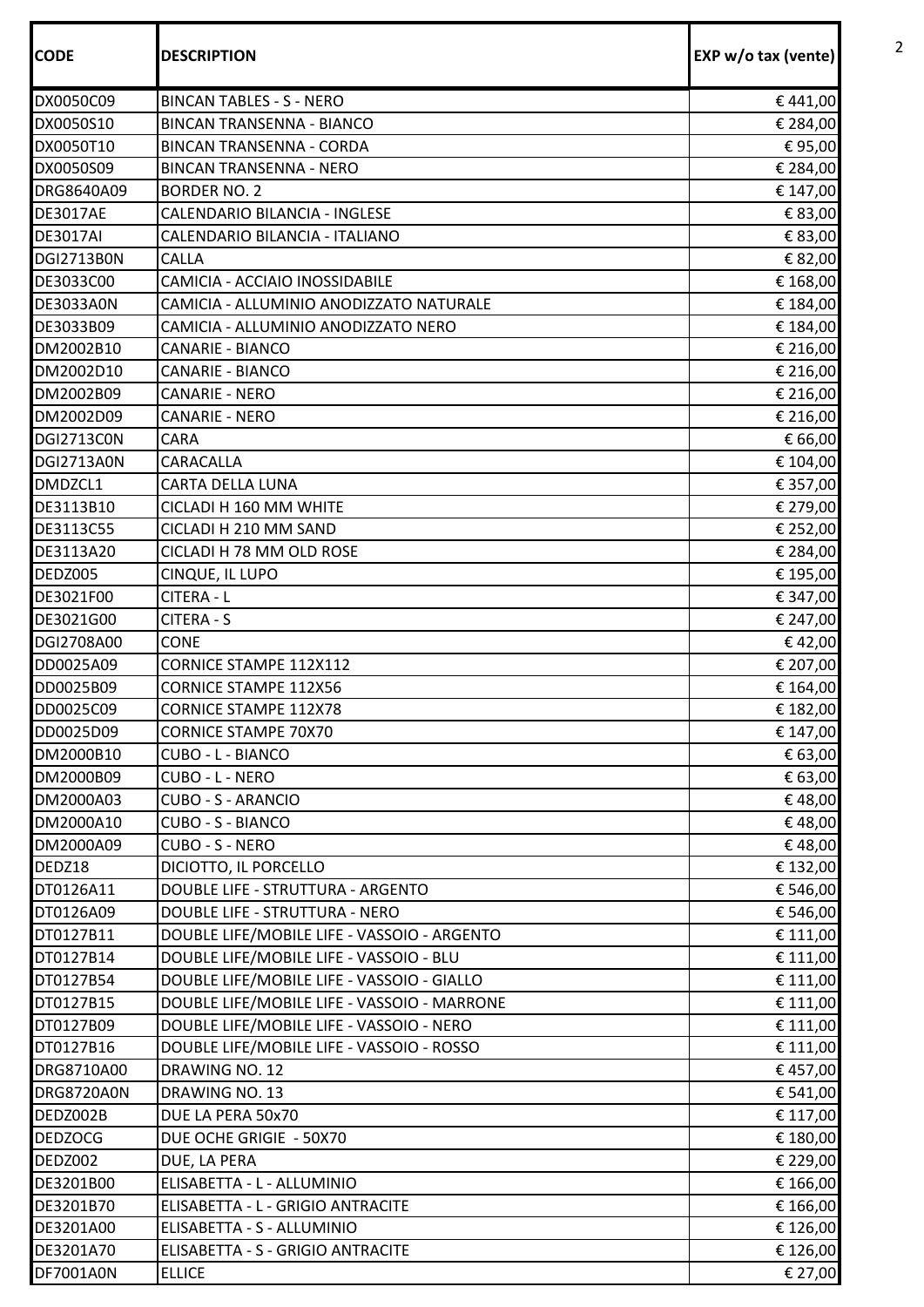| <b>CODE</b> | <b>DESCRIPTION</b>                             | EXP w/o tax (vente) |
|-------------|------------------------------------------------|---------------------|
|             |                                                |                     |
| DEE6510A09  | <b>ELLIOTT - NERO</b>                          | € 189,00            |
| DEE6510A16  | <b>ELLIOTT - ROSSO</b>                         | € 189,00            |
| DRH0045F09  | FAMILIA BAG HOLDER ACCESSORY BLACK             | € 27,00             |
| DRH0045F10  | FAMILIA BAG HOLDER ACCESSORY WHITE             | € 27,00             |
| DRH0045B09  | FAMILIA BIG HOOKS SET (3X) BLACK               | € 79,00             |
| DRH0045B10  | FAMILIA BIG HOOKS SET (3X) WHITE               | € 79,00             |
| DRH0045B0L  | FAMILIA BIG SPHERES SET (3X)                   | € 255,00            |
| DRH0045A09  | FAMILIA COAT HANGER STRUCTURE + BASE BLACK     | € 216,00            |
| DRH0045A10  | FAMILIA COAT HANGER STRUCTURE + BASE WHITE     | € 216,00            |
| DRH0045D09  | FAMILIA POCKET-EMPTIER ACCESSORY BLACK         | € 87,00             |
| DRH0045D10  | FAMILIA POCKET-EMPTIER ACCESSORY WHITE         | € 87,00             |
| DRH0046A0L  | <b>FAMILIA SFERA PARETE</b>                    | € 114,00            |
| DRH0045C09  | FAMILIA SMALL HOOKS SET (3X) BLACK             | € 87,00             |
| DRH0045C10  | FAMILIA SMALL HOOKS SET (3X) WHITE             | € 87,00             |
| DRH0045C0L  | FAMILIA SMALL SPHERES SET (3X)                 | € 116,00            |
| DRH0045109  | FAMILIA TAVOLO SINGOLO H 100 BLACK             | € 331,00            |
| DRH0045110  | FAMILIA TAVOLO SINGOLO H 100 WHITE             | € 331,00            |
| DRH0045M09  | FAMILIA TAVOLO SINGOLO H 70 BLACK              | € 313,00            |
| DRH0045M10  | FAMILIA TAVOLO SINGOLO H 70 WHITE              | € 313,00            |
| DRH0045L09  | FAMILIA TAVOLO TRIPLO H 100 BLACK              | € 504,00            |
| DRH0045L10  | FAMILIA TAVOLO TRIPLO H 100 WHITE              | € 504,00            |
| DRH0045N09  | FAMILIA TAVOLO TRIPLO H 70 BLACK               | €487,00             |
| DRH0045N10  | FAMILIA TAVOLO TRIPLO H 70 WHITE               | €487,00             |
| DRH0045G09  | FAMILIA TRANSENNA BARRIER STRUCTURE (1X) BLACK | € 252,00            |
| DRH0045G10  | FAMILIA TRANSENNA BARRIER STRUCTURE (1X) WHITE | € 252,00            |
| DRH0045H14  | FAMILIA TRANSENNA ROPE ACCESSORY BLUE          | € 139,00            |
| DRH0045H16  | FAMILIA TRANSENNA ROPE ACCESSORY RED           | € 139,00            |
| DRH0045E09  | FAMILIA UMBRELLA STAND ACCESSORY BLACK         | € 184,00            |
| DRH0045E10  | FAMILIA UMBRELLA STAND ACCESSORY WHITE         | € 184,00            |
| DYB0113C10  | FARALLON DESK - BIANCO/BIANCO                  | € 1.045,00          |
| DYB0111B10N | <b>FARALLON LOUNGE CHAIR - GRIGIO CHIARO</b>   | € 620,00            |
| DYB0111B09B | <b>FARALLON LOUNGE CHAIR - GRIGIO SCURO</b>    | € 620,00            |
| DYB0111B16  | <b>FARALLON LOUNGE CHAIR - ROSSO</b>           | € 620,00            |
| DYB0111A10N | FARALLON SIDE CHAIR - GRIGIO CHIARO            | € 567,00            |
| DYB0111A09B | FARALLON SIDE CHAIR - GRIGIO SCURO             | € 567,00            |
| DYB0111A16  | <b>FARALLON SIDE CHAIR - ROSSO</b>             | € 567,00            |
| DYB0112A10  | <b>FARALLON SIDE TABLE - L - BIANCO</b>        | € 357,00            |
| DYB0112A80  | FARALLON SIDE TABLE - L - GRIGIO ANTRACITE     | € 357,00            |
| DYB0112B10  | <b>FARALLON SIDE TABLE - S - BIANCO</b>        | € 331,00            |
| DYB0112B80  | FARALLON SIDE TABLE - S - GRIGIO ANTRACITE     | € 331,00            |
| DPC1150C16  | <b>FLOREANA L BORDEAUX</b>                     | € 770,00            |
| DPC1150C09  | <b>FLOREANA L NERO</b>                         | € 770,00            |
| DPC1150C50  | <b>FLOREANA L PANNA</b>                        | € 770,00            |
| DPC1150B16  | <b>FLOREANA M BORDEAUX</b>                     | € 670,00            |
| DPC1150B09  | <b>FLOREANA M NERO</b>                         | € 670,00            |
| DPC1150B50  | <b>FLOREANA M PANNA</b>                        | € 670,00            |
| DPC1150A16  | <b>FLOREANA S BORDEAUX</b>                     | € 570,00            |
| DPC1150A09  | <b>FLOREANA S NERO</b>                         | € 570,00            |
| DPC1150A50  | <b>FLOREANA S PANNA</b>                        | € 570,00            |
| DE3140A03   | <b>FLORES - ARANCIONE</b>                      | €42,00              |
| DE3140A10   | <b>FLORES - BIANCO</b>                         | €42,00              |
| DE3140A25   | <b>FLORES - GRAFITE</b>                        | €42,00              |
| DE3140A09   | <b>FLORES - NERO</b>                           | €42,00              |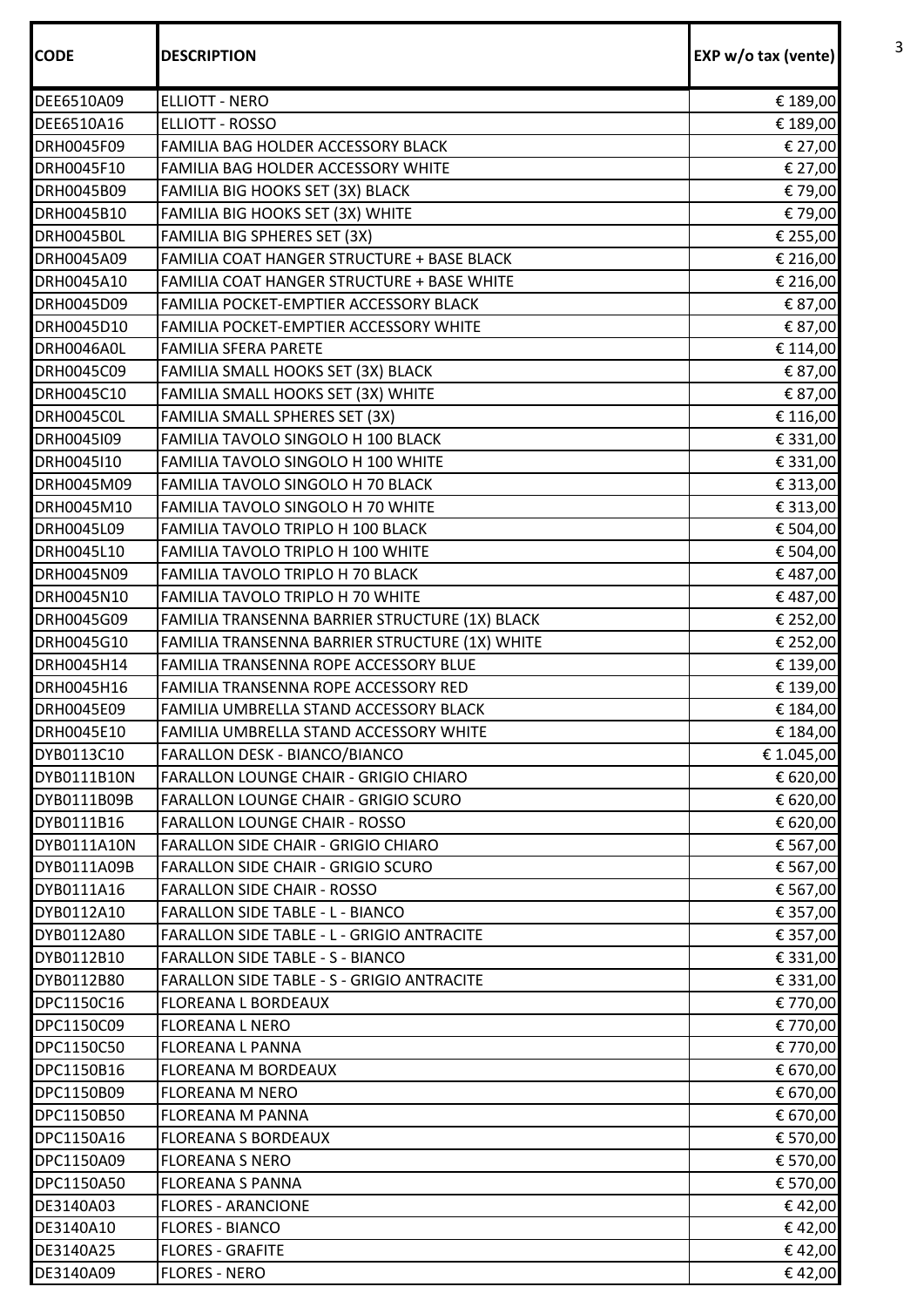| <b>CODE</b>        | <b>DESCRIPTION</b>                              | EXP w/o tax (vente) |
|--------------------|-------------------------------------------------|---------------------|
| DE3140A21          | <b>FLORES - OPALINO</b>                         | €42,00              |
| RDS3064ALF9        | FORMOSA - RIC. LETTERE - NERO - FRANCESE        | € 32,00             |
| <b>RDS3064ALE9</b> | FORMOSA - RIC. LETTERE - NERO - INGLESE         | € 32,00             |
| <b>RDS3064ALI9</b> | FORMOSA - RIC. LETTERE - NERO - ITALIANO        | € 32,00             |
| <b>RDS3064ALT9</b> | FORMOSA - RIC. LETTERE - NERO - TEDESCO         | € 32,00             |
| RDS3064ALF16       | FORMOSA - RIC. LETTERE - ROSSO - FRANCESE       | € 32,00             |
| RDS3064ALE16       | FORMOSA - RIC. LETTERE - ROSSO - INGLESE        | € 32,00             |
| RDS3064ALI16       | FORMOSA - RIC. LETTERE - ROSSO - ITALIANO       | € 32,00             |
| RDS3064ALT16       | FORMOSA - RIC. LETTERE - ROSSO - TEDESCO        | € 32,00             |
| <b>RDS3064AN9</b>  | FORMOSA - RIC. NUMERI - NERO                    | € 37,00             |
| RDS3064AN16        | FORMOSA - RIC. NUMERI - ROSSO                   | € 37,00             |
| DE3064A23F         | FORMOSA CALENDARIO FRANCESE - NAT/NERO          | € 111,00            |
| DE3064A24F         | FORMOSA CALENDARIO FRANCESE - NAT/ROSSO         | € 111,00            |
| DE3064A21F         | FORMOSA CALENDARIO FRANCESE - NERO/NERO         | € 132,00            |
| DE3064A22F         | FORMOSA CALENDARIO FRANCESE - NERO/ROSSO        | € 132,00            |
| DE3064A23E         | FORMOSA CALENDARIO INGLESE - NAT/NERO           | € 111,00            |
| DE3064A24E         | FORMOSA CALENDARIO INGLESE - NAT/ROSSO          | € 111,00            |
| DE3064A21E         | FORMOSA CALENDARIO INGLESE - NERO/NERO          | € 132,00            |
| DE3064A22E         | FORMOSA CALENDARIO INGLESE - NERO/ROSSO         | € 132,00            |
| DE3064A23I         | FORMOSA CALENDARIO ITALIANO - NAT/NERO          | € 111,00            |
| DE3064A24I         | FORMOSA CALENDARIO ITALIANO - NAT/ROSSO         | € 111,00            |
| DE3064A21I         | FORMOSA CALENDARIO ITALIANO - NERO/NERO         | € 132,00            |
| DE3064A22I         | FORMOSA CALENDARIO ITALIANO - NERO/ROSSO        | € 132,00            |
| DE3064A23T         | FORMOSA CALENDARIO TEDESCO - NAT/NERO           | € 111,00            |
| DE3064A24T         | FORMOSA CALENDARIO TEDESCO - NAT/ROSSO          | € 111,00            |
| DE3064A21T         | FORMOSA CALENDARIO TEDESCO - NERO/NERO          | € 132,00            |
| DE3064A22T         | FORMOSA CALENDARIO TEDESCO - NERO/ROSSO         | € 132,00            |
| DRG8800B09         | <b>FRAME A3</b>                                 | € 116,00            |
| DRG8800A09         | <b>FRAME A4</b>                                 | € 105,00            |
| <b>DRG8210A0L</b>  | FRUIT BOWL NO. 10                               | € 331,00            |
| DRG8610A09L        | FRUIT BOWL NO. 5.5 - NERO+LEGNO                 | € 189,00            |
| DRG8610A16         | FRUIT BOWL NO. 5.5 ROSSO+CROMO                  | € 189,00            |
| <b>DRG8230A0L</b>  | FRUIT BOWL NO. 9                                | € 200,00            |
| DM2024B00          | GALAPAGOS - L (30X30)                           | € 132,00            |
| DM2024A00          | GALAPAGOS - S (24X24)                           | € 116,00            |
| DE3127B00          | <b>GIGLIO</b>                                   | € 84,00             |
| DRG8450A0N         | <b>GONDOLA</b>                                  | € 2.079,00          |
| DRG8450B10         | <b>GONDOLA MARBLE BIANCO</b>                    | €4.673,00           |
| DF7502EKIT10       | GRAN LIVORNO - KIT PARETE 5° - BIANCO           | € 34,00             |
| DF7502EKIT09       | GRAN LIVORNO - KIT PARETE 5° - NERO             | € 34,00             |
| DF7502EKIT16       | GRAN LIVORNO - KIT PARETE 5° - ROSSO            | € 34,00             |
| DF7502FKIT10       | GRAN LIVORNO - KIT SELF-STANDING - BIANCO       | € 132,00            |
| DF7502FKIT09       | GRAN LIVORNO - KIT SELF-STANDING - NERO         | € 132,00            |
| DF7502FKIT16       | <b>GRAN LIVORNO - KIT SELF-STANDING - ROSSO</b> | € 132,00            |
| DF7502D10          | <b>GRAN LIVORNO - STRUTTURA - BIANCO</b>        | € 1.176,00          |
| DF7502D09          | <b>GRAN LIVORNO - STRUTTURA - NERO</b>          | € 1.176,00          |
| DF7502D16          | <b>GRAN LIVORNO - STRUTTURA - ROSSO</b>         | € 1.176,00          |
| DR9003A0N          | <b>HANG UP</b>                                  | €42,00              |
| DR9002B10          | HUMPHREY BASIC APPENDIABITI - BIANCO            | € 263,00            |
| DR9002B11          | HUMPHREY BASIC APPENDIABITI - GRIGIO CHIARO     | € 263,00            |
| DR9002B09          | HUMPHREY BASIC APPENDIABITI - NERO              | € 263,00            |
| DR9002C10          | HUMPHREY BASIC PORTAOMBRELLI - BIANCO           | € 378,00            |
| DR9002C11          | HUMPHREY BASIC PORTAOMBRELLI - GRIGIO CHIARO    | € 378,00            |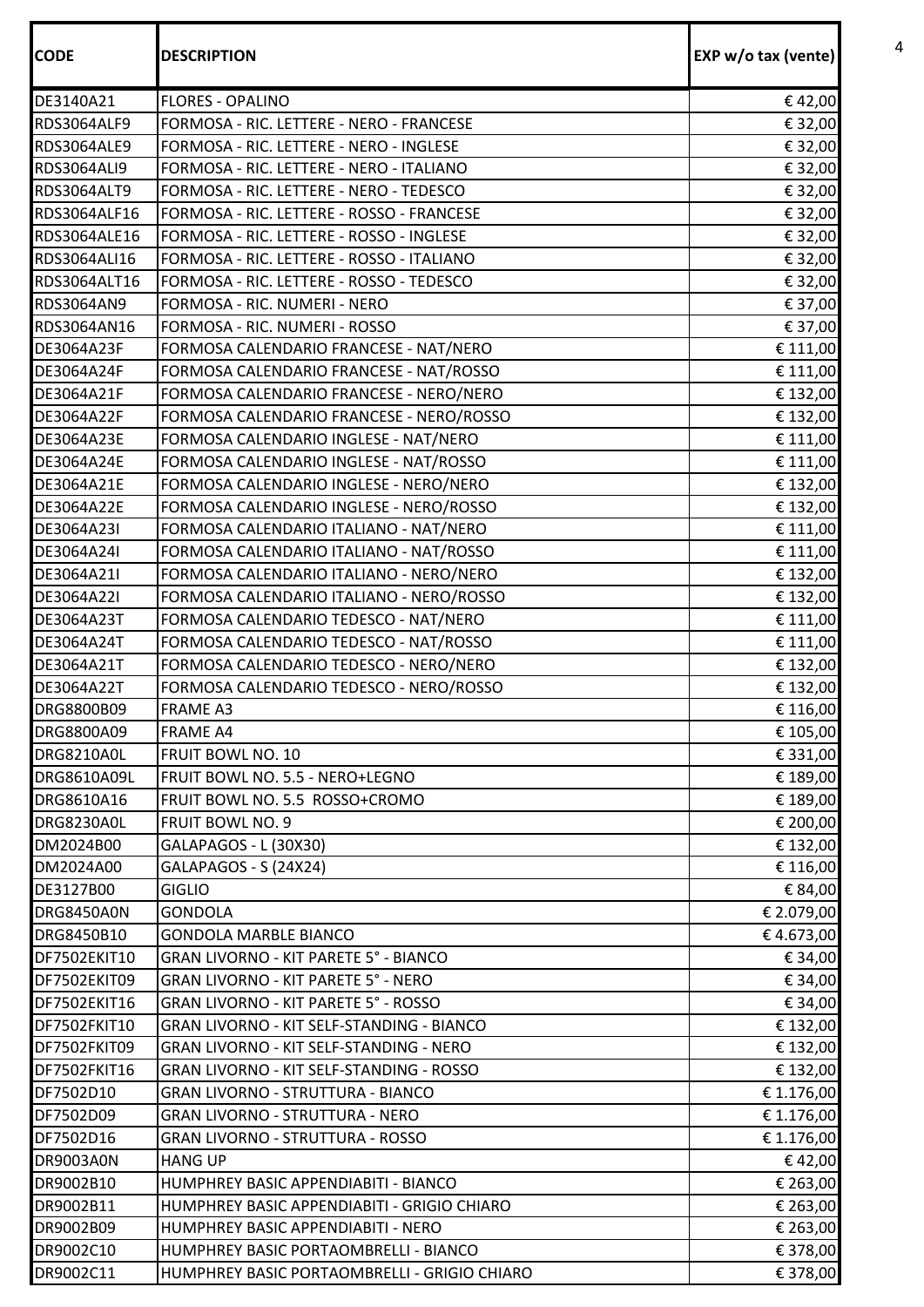| <b>CODE</b>      | <b>DESCRIPTION</b>                      | EXP w/o tax (vente) |
|------------------|-----------------------------------------|---------------------|
| DR9002C09        | HUMPHREY BASIC PORTAOMBRELLI - NERO     | € 378,00            |
| DMP9911A05       | I VOLTI, CINQUE                         | € 174,00            |
| DMP9911B05       | I VOLTI, CINQUE - EDIZIONE AUTOGRAFATA  | € 1.208,00          |
| DMP9911A02       | I VOLTI, DUE                            | € 221,00            |
| DMP9911B02       | I VOLTI, DUE - EDIZIONE AUTOGRAFATA     | € 1.523,00          |
| DMP9911A04       | I VOLTI, QUATTRO                        | € 147,00            |
| DMP9911B04       | I VOLTI, QUATTRO - EDIZIONE AUTOGRAFATA | € 1.208,00          |
| DMP9911A06       | I VOLTI, SEI                            | € 247,00            |
| DMP9911B06       | I VOLTI, SEI - EDIZIONE AUTOGRAFATA     | € 1.523,00          |
| DMP9911A03       | I VOLTI, TRE                            | € 142,00            |
| DMP9911B03       | I VOLTI, TRE - EDIZIONE AUTOGRAFATA     | € 1.208,00          |
| DMP9911A01       | I VOLTI, UNO                            | € 231,00            |
| DMP9911B01       | I VOLTI, UNO - EDIZIONE AUTOGRAFATA     | € 1.523,00          |
| DE3095A10        | IN ATTESA - BIANCO                      | €44,00              |
| DE3095A25        | IN ATTESA - GRAFITE                     | €44,00              |
| DE3095A09        | IN ATTESA - NERO                        | €44,00              |
| DE3095A20        | IN ATTESA - OPALINO                     | €44,00              |
| DGI2709C10       | <b>IPE DESK ORGANISER</b>               | € 100,00            |
| DGI2709B10       | <b>IPE PAPER HOLDER</b>                 | € 100,00            |
| DGI2709A10       | <b>IPE PEN HOLDER</b>                   | € 111,00            |
| DM2048A00        | <b>IRELAND</b>                          | € 221,00            |
| DE3080C10        | <b>KERGUELEN - BIANCO</b>               | € 756,00            |
| DE3080C09        | <b>KERGUELEN - NERO</b>                 | € 756,00            |
| DE3108A10        | <b>KORO - BIANCO</b>                    | € 34,00             |
| DE3108A09        | <b>KORO - NERO</b>                      | € 34,00             |
| DE3108A16        | KORO - ROSSO                            | € 34,00             |
| DE3108A11        | <b>KORO - SILVER</b>                    | € 34,00             |
| <b>DE3105B00</b> | KURILI 2x CUTLERY SET                   | € 84,00             |
| <b>DEDZVLP</b>   | LA VOLPE - 50X70                        | € 180,00            |
| <b>DEDZAGL</b>   | L'AGNELLINO - 50X70                     | € 180,00            |
| DE3055A03        | LAMPEDUSA - ARANCIONE                   | € 63,00             |
| DE3055A14        | LAMPEDUSA - BLU                         | € 63,00             |
| DEDZ16           | LE PORTE                                | € 221,00            |
| DEDZ17           | LE STANZE                               | € 237,00            |
| DM2038B00        | LEVANZO                                 | € 620,00            |
| DF7500A10        | LIVORNO - BIANCO                        | € 158,00            |
| DF7500A09        | LIVORNO - NERO                          | € 158,00            |
| <b>DF7500A0R</b> | LIVORNO - ROSSO                         | € 158,00            |
| DF7500B10        | LIVORNO 60 - BIANCO                     | € 189,00            |
| DF7500B09        | LIVORNO 60 - NERO                       | € 189,00            |
| <b>DF7500B0R</b> | LIVORNO 60 - ROSSO                      | € 189,00            |
| DM2002A10        | <b>MAIORCA - BIANCO</b>                 | € 95,00             |
| DM2002A09        | <b>MAIORCA - NERO</b>                   | €95,00              |
| DGI2711A10       | <b>MATUA</b>                            | € 189,00            |
| DGI2716A00       | MEDHELAN                                | € 60,00             |
| DT0127A11        | MOBILE LIFE - STRUTTURA - ARGENTO       | € 709,00            |
| DT0127A09        | MOBILE LIFE - STRUTTURA - NERO          | € 709,00            |
| DJN3972A10       | MORITZ - BIANCO                         | € 662,00            |
| DJN3972A11       | <b>MORITZ - GRIGIO</b>                  | € 662,00            |
| DJN3972A16       | MORITZ - ROSSO                          | € 662,00            |
| DE3019D3         | MURANO D - AMETISTA/BLU/AMETISTA        | € 536,00            |
| DE3019D1         | MURANO D - FUMÈ/FUMÈ/GIALLO CHIARO      | € 536,00            |
| DE3019E3         | MURANO E - AMETISTA/BLU CHIARO          | €473,00             |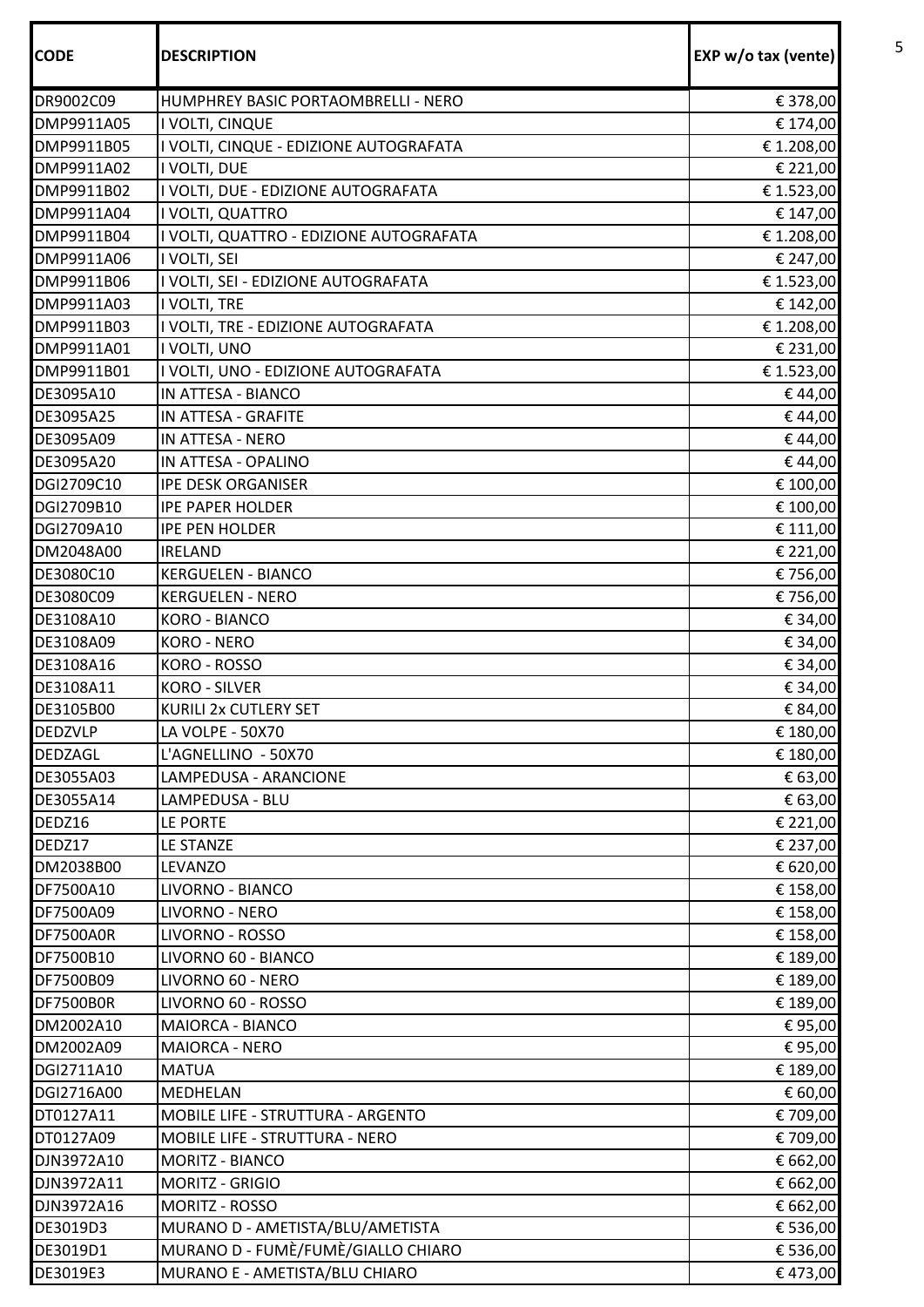| <b>CODE</b>       | <b>DESCRIPTION</b>                         | EXP w/o tax (vente) |
|-------------------|--------------------------------------------|---------------------|
| DE3019E1          | MURANO E - FUMÈ/VERDE CHIARO               | €473,00             |
| DRG8220A09        | OH SIGNORE!                                | € 284,00            |
| DGI2714A11        | ORAMAI OROLOGIO SILVER TXT                 | € 163,00            |
| DGI2714A12        | ORAMAI OROLOGIO VERDE TXT                  | € 163,00            |
| <b>DEDZ008</b>    | OTTO, L'OCA                                | € 195,00            |
| DV7010E10T        | OVIDIO - L (186x93X72H) - BIANCO           | € 1.943,00          |
| DV7010E80         | OVIDIO - L (186x93X72H) - GRIGIO ANTRACITE | € 1.943,00          |
| DV7010E09T        | OVIDIO - L (186x93X72H) - NERO             | € 1.943,00          |
| DV7010E00T        | OVIDIO - L (186x93X72H) - SILVER           | € 1.943,00          |
| DV7010A10T        | OVIDIO - M (160X80X72H) - BIANCO           | € 1.418,00          |
| DV7010A80         | OVIDIO - M (160X80X72H) - GRIGIO ANTRACITE | € 1.418,00          |
| DV7010A09T        | OVIDIO - M (160X80X72H) - NERO             | € 1.418,00          |
| DV7010A00T        | OVIDIO - M (160X80X72H) - SILVER           | € 1.418,00          |
| DV7010B10T        | OVIDIO - S (120X60X72H) - BIANCO           | € 1.255,00          |
| DV7010B80         | OVIDIO - S (120X60X72H) - GRIGIO ANTRACITE | € 1.255,00          |
| DV7010B09T        | OVIDIO - S (120X60X72H) - NERO             | € 1.255,00          |
| DV7010B00T        | OVIDIO - S (120X60X72H) - SILVER           | € 1.255,00          |
| DC6002D09         | OVIO - ACQUA - NERO                        | € 71,00             |
| DC6002DX09        | OVIO - ACQUA - NERO - SET 6 pz.            | €418,00             |
| DC6002D10         | OVIO - ACQUA - OPALINO                     | € 71,00             |
| DC6002DX10        | OVIO - ACQUA - OPALINO - SET 6 pz.         | €418,00             |
| DC6002FX09        | OVIO - CARAFFA - NERO                      | € 126,00            |
| DC6002FX10        | OVIO - CARAFFA - OPALINO                   | € 126,00            |
| DC6002E09         | OVIO - FLÛTE - NERO                        | € 76,00             |
| DC6002EX09        | OVIO - FLÛTE - NERO - SET 6 pz.            | €436,00             |
| DC6002E10         | OVIO - FLÛTE - OPALINO                     | € 76,00             |
| DC6002EX10        | OVIO - FLÛTE - OPALINO - SET 6 pz.         | €436,00             |
| DC6002A09         | OVIO - LIQUORE - NERO                      | € 61,00             |
| DC6002AX09        | OVIO - LIQUORE - NERO - SET 6 pz.          | € 363,00            |
| DC6002A10         | OVIO - LIQUORE - OPALINO                   | € 61,00             |
| DC6002AX10        | OVIO - LIQUORE - OPALINO - SET 6 pz.       | € 363,00            |
| DC6002C09         | OVIO - VINO - NERO                         | € 70,00             |
| DC6002CX09        | OVIO - VINO - NERO - SET 6 pz.             | € 402,00            |
| DC6002C10         | OVIO - VINO - OPALINO                      | € 70,00             |
| DC6002CX10        | OVIO - VINO - OPALINO - SET 6 pz.          | € 402,00            |
| DC6002B09         | OVIO - WHISKY - NERO                       | € 74,00             |
| DC6002BX09        | OVIO - WHISKY - NERO - SET 6 pz.           | €429,00             |
| DC6002B10         | OVIO - WHISKY - OPALINO                    | € 74,00             |
| DC6002BX10        | OVIO - WHISKY - OPALINO - SET 6 pz.        | €429,00             |
| DM2053B00         | PANAREA                                    | € 126,00            |
| DMRMD/09          | PAROS D1                                   | € 1.733,00          |
| DMRMH/10          | PAROS H                                    | € 2.258,00          |
| DMRMM/00          | PAROS M                                    | € 2.037,00          |
| <b>DRG8310A0L</b> | PEDESTAL VASE NO. 2 - LEGNO                | € 252,00            |
| <b>DRG8420A0L</b> | <b>PISA</b>                                | € 187,00            |
| DM2001B0N         | PONZA - ALLUMINIO ANODIZZATO NATURALE      | € 305,00            |
| DM2001B09         | PONZA - ALLUMINIO ANODIZZATO NERO          | € 347,00            |
| DE3013A           | <b>PUTRELLA</b>                            | € 567,00            |
| <b>DDA5MERG</b>   | QUADERNO A5 DANESE MELA 2020 A RIGHE       | € 5,74              |
| DDA5MEBN          | QUADERNO A5 DANESE MELA 2020 BIANCO        | € 5,74              |
| <b>DDA5PERG</b>   | QUADERNO A5 DANESE PERA 2020 A RIGHE       | € 5,74              |
| <b>DDA5PEBN</b>   | QUADERNO A5 DANESE PERA 2020 BIANCO        | € 5,74              |
| <b>DDA6MEBN</b>   | QUADERNO A6 DANESE MELA 2020 BIANCO        | €4,10               |